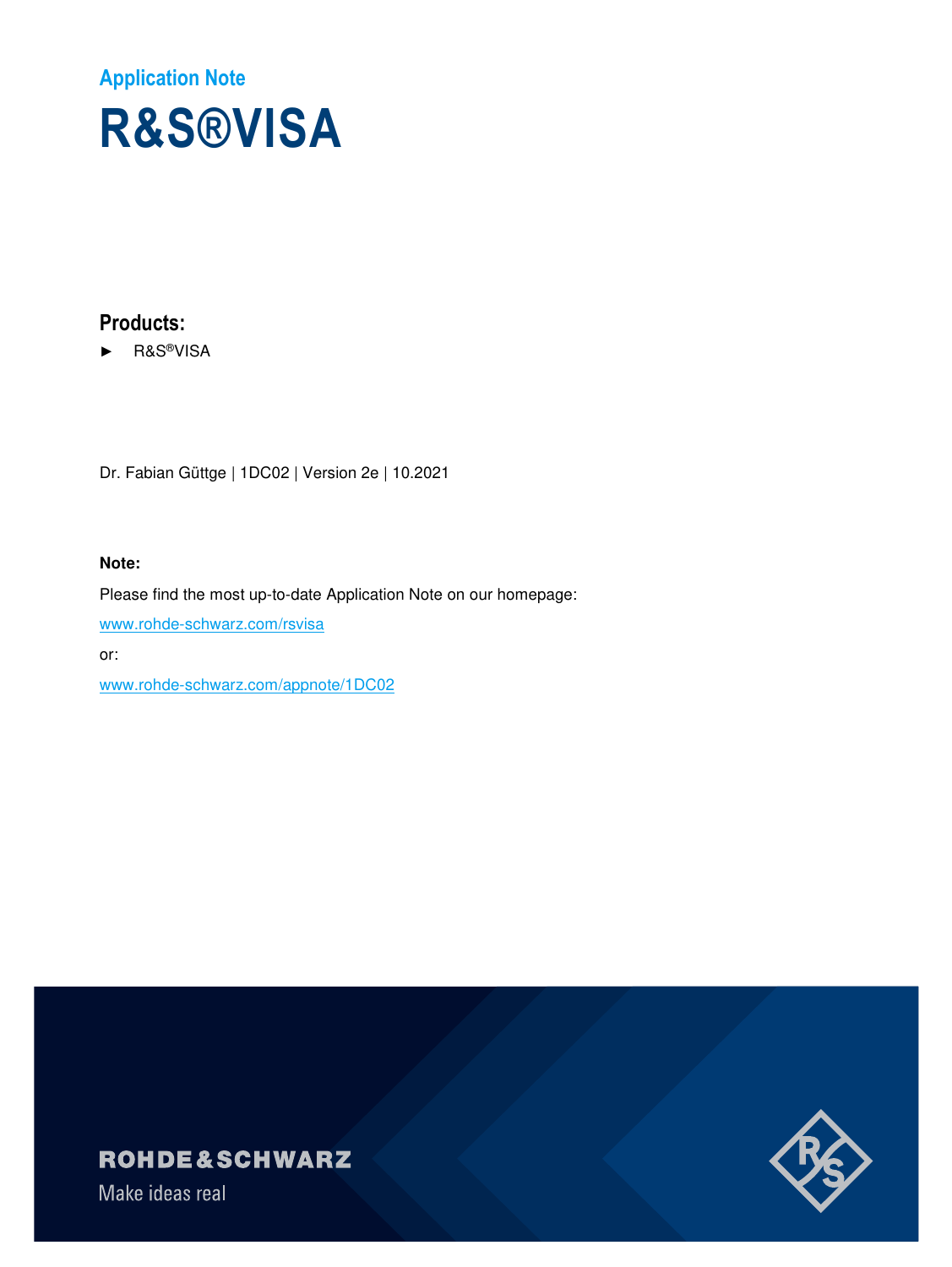# **Contents**

| $\overline{\mathbf{1}}$ |  |
|-------------------------|--|
| $\overline{2}$          |  |
| 2.1                     |  |
| 2.1.1<br>2.1.2          |  |
| 2.1.3                   |  |
| 2.1.4                   |  |
| 2.2                     |  |
| 2.2.1                   |  |
| 2.2.2                   |  |
| 2.2.3                   |  |
| 2.2.4                   |  |
| $\overline{3}$          |  |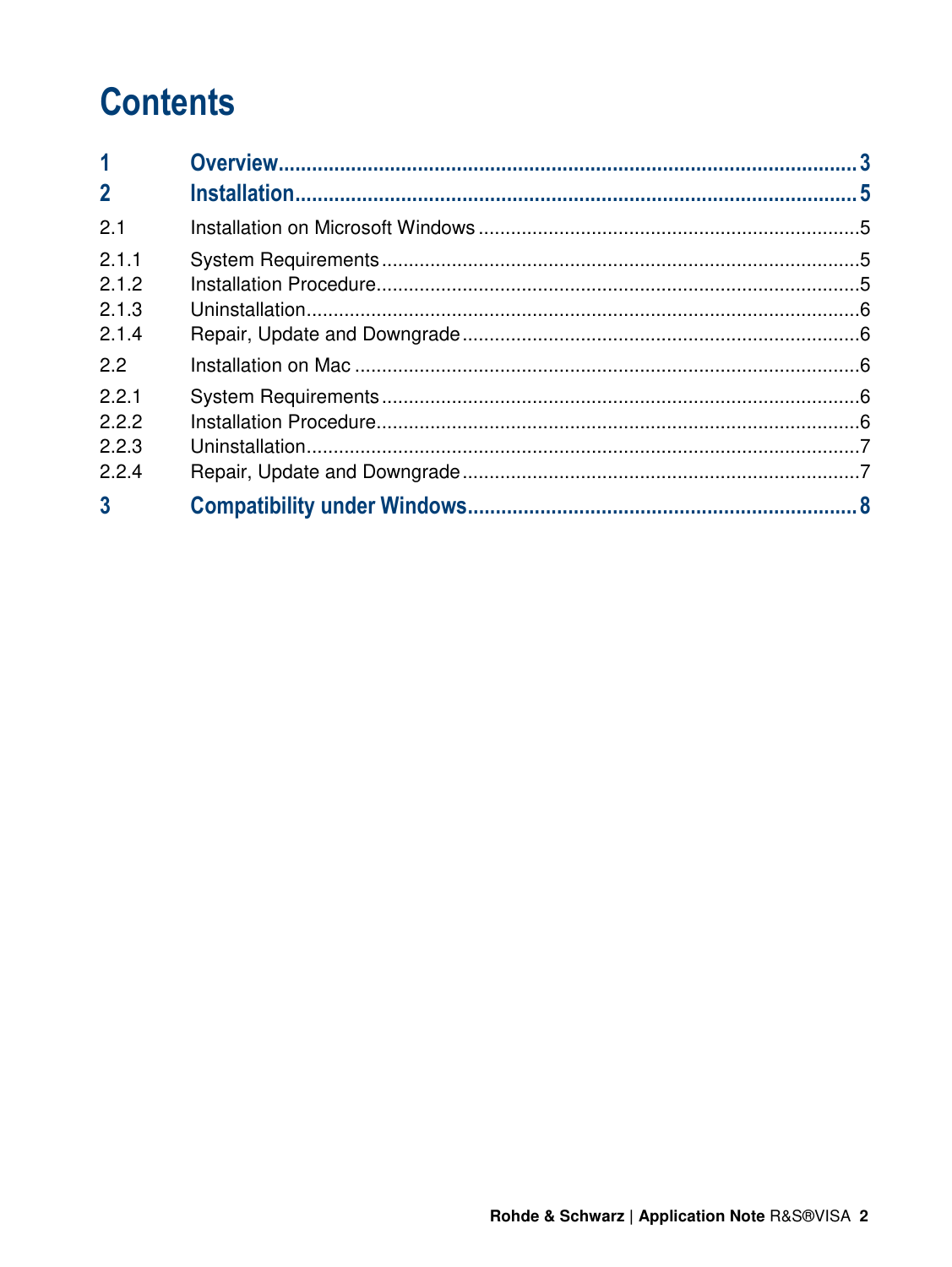# **1 Overview**

R&S® VISA is a standardized software library that allows fast communications over diverse interfaces with a wide variety of T&M instruments that are detected on the network from PC applications.

R&S® VISA also includes a trace tool that simultaneously monitors communications between multiple applications and T&M instruments, and permits targeted analysis with the aid of efficient filters.

Maintained by the IVI Foundation (ivifoundation.org), Virtual Instruments Software Architecture (VISA) is a multi-vendor, standardized I/O software interface for T&M instruments. Applications based on this interface remain flexible and fit for future requirements. Core features are:

- ► Communications via TCP/IP (HiSlip, VXI-11, RSIB, Raw Socket) and USBTMC
- ► Support for all Windows versions from XP SP2 and Mac OS X 10.10 or later
- ► Available for 32-bit and 64-bit applications
- ► Switching between VISA implementations at runtime
- ► Integrated, automatable search algorithms for detecting T&M instruments in the network
- Efficient trace tool for communications analysis
- ► Compact, fast, and free-of-charge under the R&S terms and conditions for royalty-free products

Besides the VISA library, this product contains three utility applications:

#### **R&S VISA trace tool**

- Logs all communications between the R&S VISA library and applications
- Long-term logging to file along with quick display of all VISA remote control commands
- ► Filters permit targeted monitoring of individual processes, threads or sessions
- ► Configurable color coding facilitates analysis
- ► Clear visual highlighting of VISA commands called simultaneously from different threads
- Reduction of a series of identical commands into a single log entry
- Automatic pause at VISA errors
- ► Multiple instances of R&S VISA trace tool can be launched independently

#### **R&S VISA tester**

- Call of common VISA commands for a quick connection check
- ► Automated test sequences for testing the performance and reliability of a connection
- ► Query and definition of VISA attributes
- ► Support of VISA event and locking mechanism
- Switching between active VISA implementations at runtime
- Search for instruments in the network via mDNS and VXI-11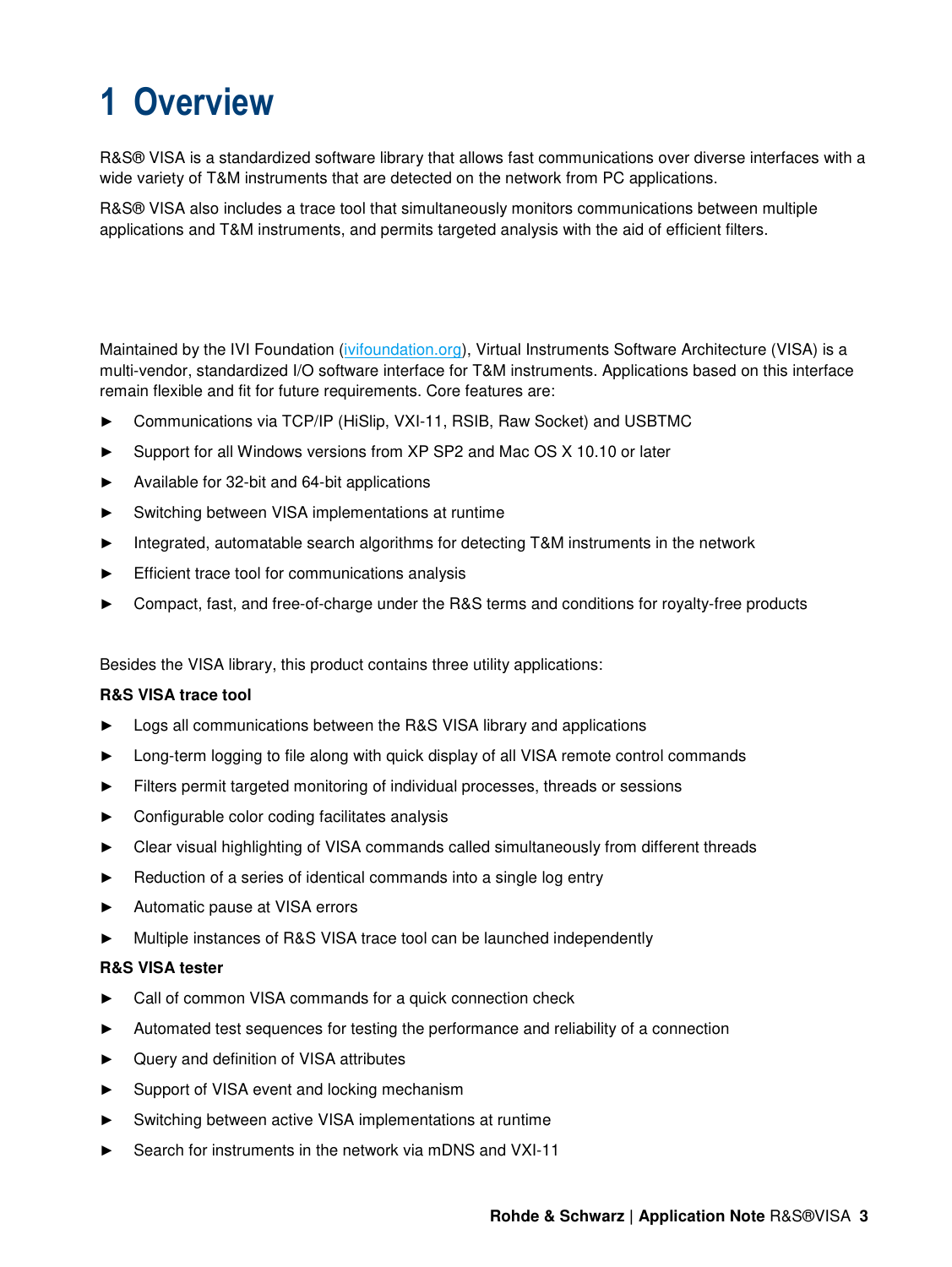### **R&S VISA configuration tool**

- ► Definition of alias names for resources
- ► Manual entry of LAN resources
- ► Configuration of VISA conflict manager: assignment of channels to VISA implementations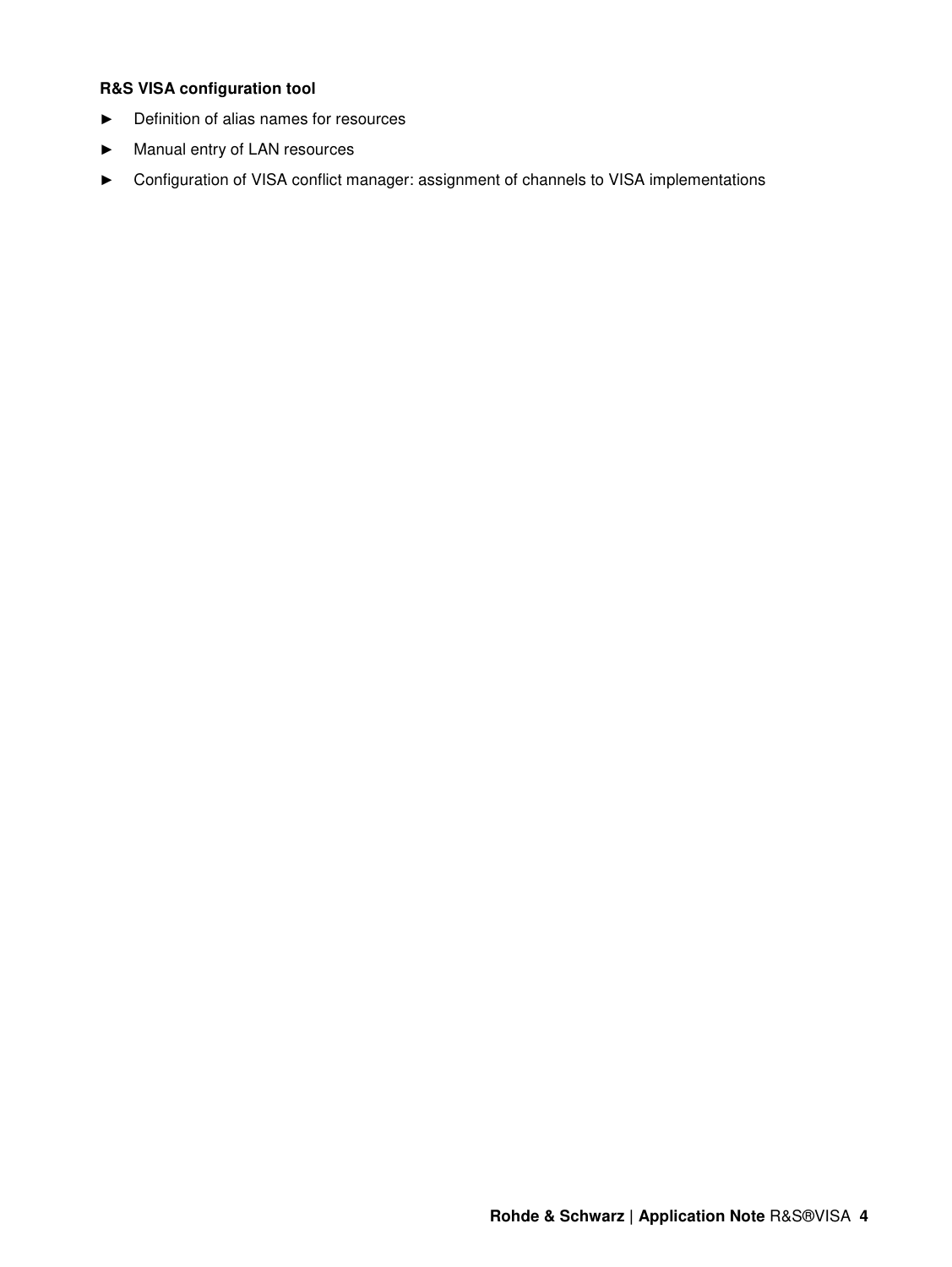# **2 Installation**

# **2.1 Installation on Microsoft Windows**

## **2.1.1 System Requirements**

Operating System: Microsoft Windows XP / SP2 or higher, Windows 7, Windows 8.1, Windows 10.

### **2.1.2 Installation Procedure**

- ► Start the Setup executable SetupRsVisa.exe
- ► Click **Next**
- ► Read the license agreement carefully. If you agree to the terms of the agreement click on "I accept the license agreement" and then click **Next**.
- Use the Verify button to verify that the setup executable is not compromised.
- ► Depending on your system either only the 32-bit library or the 64-bit package are selectable for installation. Note that the 64-bit package contains the 32-bit VISA library as well.

| R&S Software Distributor                                                                                                                                                                                                                                                                        | ×<br>П                          |
|-------------------------------------------------------------------------------------------------------------------------------------------------------------------------------------------------------------------------------------------------------------------------------------------------|---------------------------------|
| <b>Packages</b><br>Please select your packages to install                                                                                                                                                                                                                                       |                                 |
| <b>R&amp;S VISA (5.12.3)</b><br>R&S VISA for Developer 32-Bit<br>田…<br>□ V R&S VISA for Developer 64/32-Bit<br><b>IVI VISA Shared Components 5.12.0 64-Bit</b><br><b>IVI VISA Shared Components Cabinet 64-Bit</b><br>R&S VISA.NET 32-Bit<br><b>中…</b><br><b>h V R&amp;S VISA.NET 64/32-Bit</b> | Info                            |
|                                                                                                                                                                                                                                                                                                 | Verify                          |
|                                                                                                                                                                                                                                                                                                 | Automatic<br>Reboot<br>Send Log |
| $8$ Back<br>Exit<br>Install                                                                                                                                                                                                                                                                     | Help                            |

Figure 1: Rohde & Schwarz Software distributor screenshot

- ► If the IVI Shared Components are either not already available on your system or have a lower version number, this component is installed along with the R&S VISA. Click **Install** to start the installation of all required components.
- If requested, read the license agreement of the IVI Shared Components carefully and accept these if you agree.
- After a successful installation click **Exit** to finish the setup.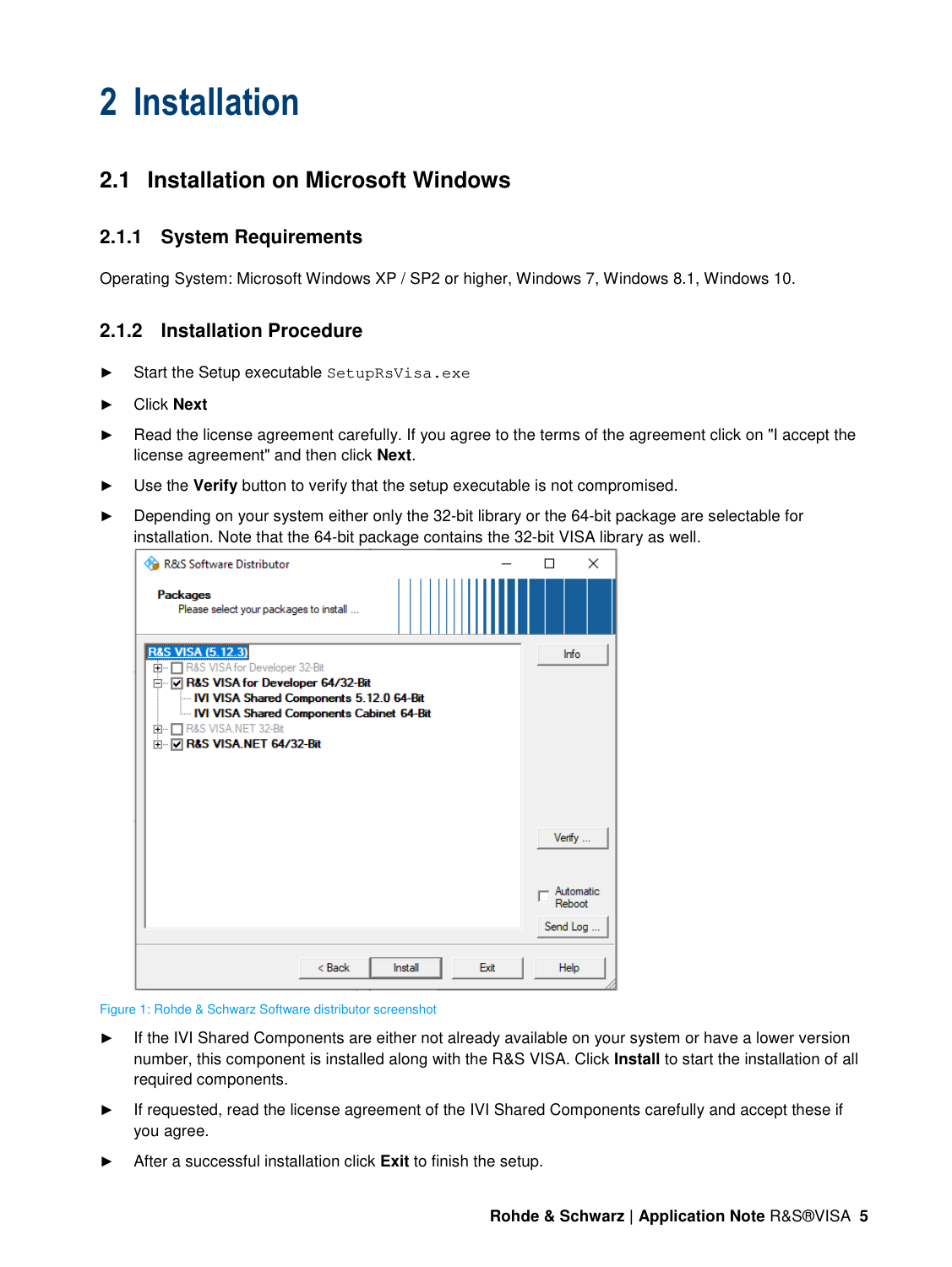# **2.1.3 Uninstallation**

Open the uninstall manager in the control panel. Select R&S VISA and click **Uninstall**. When uninstalling R&S VISA from your system all R&S VISA components are removed along with all user settings (e.g. the resource identifier and alias list). The IVI Shared Components remain installed, but can be uninstalled separately.

## **2.1.4 Repair, Update and Downgrade**

If a file of the R&S VISA is missing (e.g. by accidently deleting it) rerun SetupRsVisa<version>.exe. The missing files are copied to your system. The user settings are not modified. To initiate the update or downgrade process run SetupRsVisa<version>.exe of the newer or older version and follow the installation steps given above. All R&S VISA components are replaced by the components of the new version. The user settings are not modified. Note, the R&S VISA setup only updates and never downgrades the IVI Shared Components.

# **2.2 Installation on Mac**

### **2.2.1 System Requirements**

Operating System: Operating System: Mac OS X (10.10 or later)

### **2.2.2 Installation Procedure**

- ► Open Setup image rsvisa<version>.dmg
- Double-click on the package item to start the installer.

| <b><i>RSCHOULEZ</i></b> |                                                                                                                                                                                                                                                                                                                                                                                                                                                                                                                                                                                                                                                            |
|-------------------------|------------------------------------------------------------------------------------------------------------------------------------------------------------------------------------------------------------------------------------------------------------------------------------------------------------------------------------------------------------------------------------------------------------------------------------------------------------------------------------------------------------------------------------------------------------------------------------------------------------------------------------------------------------|
| Introduction            | <b>Welcome to the R&amp;S VISA</b>                                                                                                                                                                                                                                                                                                                                                                                                                                                                                                                                                                                                                         |
| Read Me                 | VISA (Virtual Instrument Software Architecture) is a multivendor I/O software<br>standard approved by the IVI Foundation (http://www.ivifoundation.org ). It                                                                                                                                                                                                                                                                                                                                                                                                                                                                                               |
| License                 | provides a common foundation for the development, delivery, and<br>interoperability of high-level multivendor system software components, such as                                                                                                                                                                                                                                                                                                                                                                                                                                                                                                          |
| Destination Select      | instrument drivers, soft front panels, and application software.                                                                                                                                                                                                                                                                                                                                                                                                                                                                                                                                                                                           |
| Installation Type       | The R&S VISA currently supports the Ethernet (VXI-11, HiSLIP, RSIB, Raw                                                                                                                                                                                                                                                                                                                                                                                                                                                                                                                                                                                    |
| Installation            | Socket) and USB interfaces.                                                                                                                                                                                                                                                                                                                                                                                                                                                                                                                                                                                                                                |
| Summary.                | <b>LibUSB</b><br>The R&S VISA library uses the libusb-1.0 library licensed under the LGPL-2.1.<br>The source code of this library including its full terms of use can be obtained<br>from https://github.com/libusb/libusb/releases/tag/v1.0.20. It is not recommended<br>to exchange the library installed by this package by a different version, but it is<br>possible by replacing the proper files in /Library/Frameworks/<br>RSVisa.framework/Versions/Current/RsVisa/.Forlicense details<br>refer to the open source acknowledgement available at http://www.rohde-<br>schwarz.com/rsvisa or copied to your installation destination by this setup. |

Figure 2: Rohde & Schwarz VISA Mac Installer Welcome page screenshot.

► Read the first and second page of the installer to get an overview of VISA and recent changes. If needed, save the **Usage** information to a file for later access.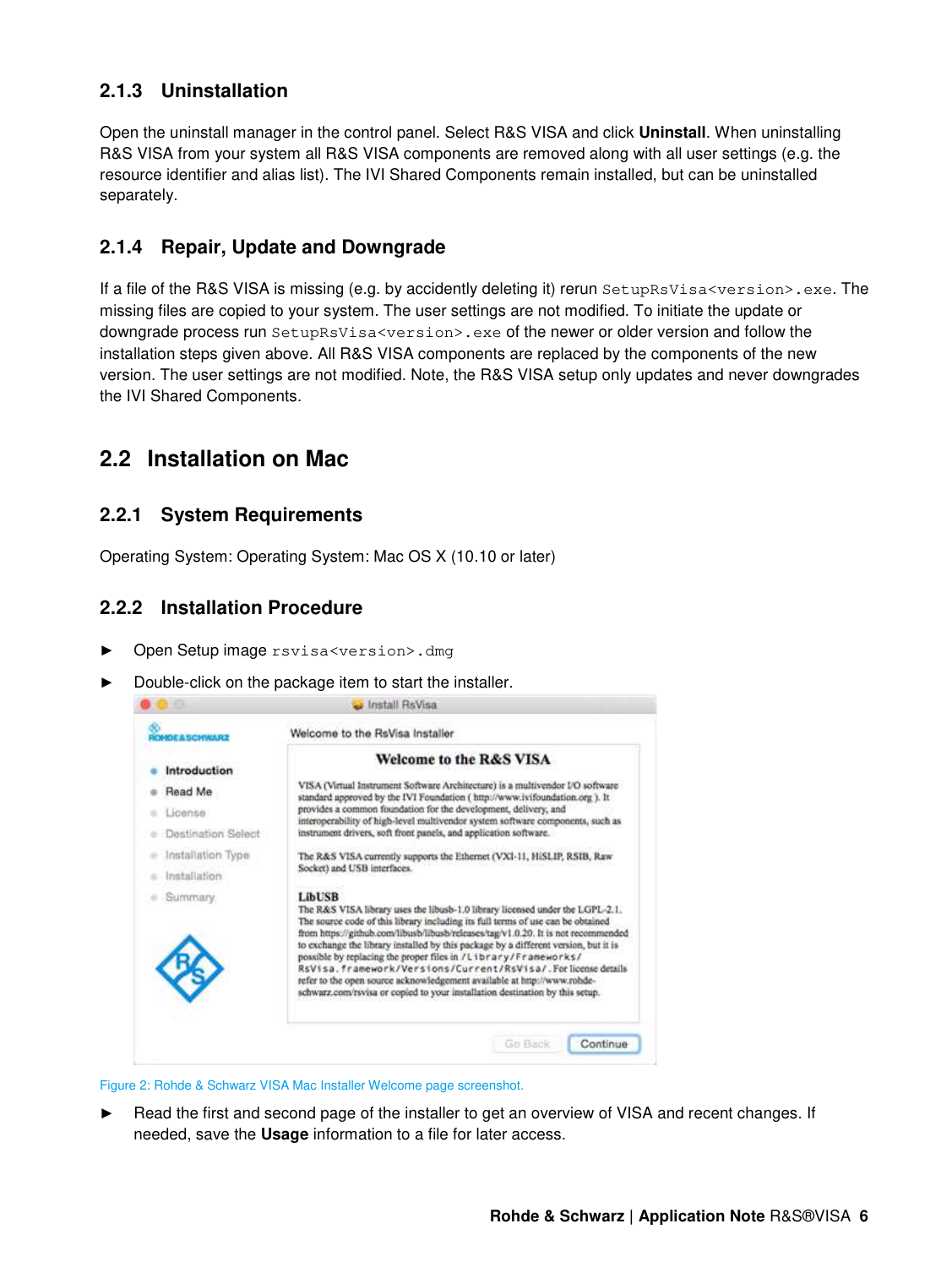- ► Read the license agreement carefully. If you comply, click **Continue** and **Agree**. If you do not comply, either exit the installer or click **Continue** and **Disagree**.
- Click **Install** to start the installation. Note that you might be requested to enter the credentials of a privileged user to proceed with the installation.

|                                                                                                                         | Install RsVisa                                                                                                                                        |  |
|-------------------------------------------------------------------------------------------------------------------------|-------------------------------------------------------------------------------------------------------------------------------------------------------|--|
| DEASCHWARZ                                                                                                              | Standard Install on "Macintosh HD"                                                                                                                    |  |
| Introduction<br>Read Me<br>License<br><b>Destination Select</b><br><b>Installation Type</b><br>Installation<br>Summary: | This will take 75,6 MB of space on your computer.<br>Click Install to perform a standard installation of this software<br>on the disk "Macintosh HD". |  |
|                                                                                                                         | Change Install Location                                                                                                                               |  |
|                                                                                                                         |                                                                                                                                                       |  |

Figure 3: Rohde & Schwarz VISA Mac Installer Installation Type screenshot

Click Close to finish the installation and eject the rsvisapack image.

## **2.2.3 Uninstallation**

For convenience the R&S VISA provides an uninstall script which removes all R&S VISA related files from your hard drive. This file is located at /Applications/ Rohde-Schwarz/removeVisa.sh and should be invoked with root privileges. In a terminal this can be achieved by the command sudo /Applications/Rohde-Schwarz/removeVisa.sh

### **2.2.4 Repair, Update and Downgrade**

If a file of the R&S VISA is missing (e.g. by accidently deleting it) rerun the installation procedure as outlined above. The installer copies missing files to your system without modifying the user settings.

To up- or downgrade the R&S VISA run the installer of desired version as outlined above or in the release notes of the target version. The installer replaces all R&S VISA components by the components of the version being installed without modifying the user settings.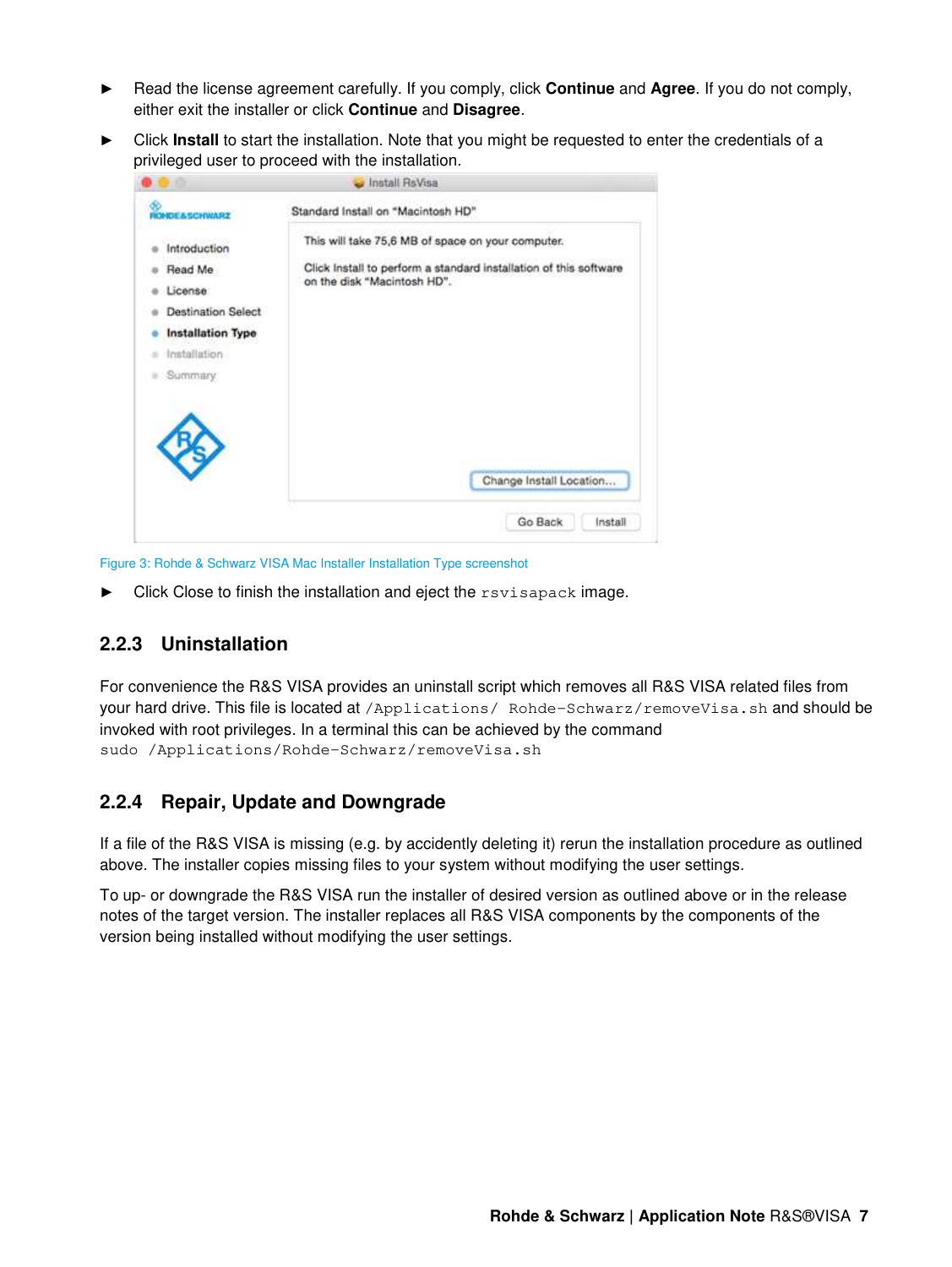# **3 Compatibility under Windows**

The R&S VISA can be installed along with VISA implementations by other vendors. However, 32-bit applications linked against the generic visa32.1ib and not the R&S specific RsVisa32.1ib use the library visa32.dll at runtime. This library merely redirects all exported functions to a vendor specific VISA library. Usually if along with the R&S VISA another VISA is installed, this file is overwritten. Hence, applications importing visa32.dll no longer use the R&S VISA. A visa32.dll file redirecting all exported functions to the R&S VISA can be found at  $\overline{\text{SWIPNPPATHWinnNNsVisa\binom{1}{1}}$ .

Furthermore, because the visa32.dll file is installed by other VISA implementations as well, uninstalling such a VISA implementation might delete the file visa32.dll. In this case the R&S VISA should be repaired (cf. Section 2.4). The R&S VISA uninstaller never deletes the file visa32.dll if still needed by another VISA implementation.

These problems do not persist with 64-bit applications. Here applications link against visa64.dll. This file is not installed by the VISA, but by the IVI Shared Components, hence uninstalling a VISA implementation does not change the installation state of the visa64.dll file. Furthermore, the visa64.dll library does not redirect all exported functions to the same VISA implementation, but the user may decide at runtime which VISA should be used. For further details see the R&S VISA Manual section 6.4.